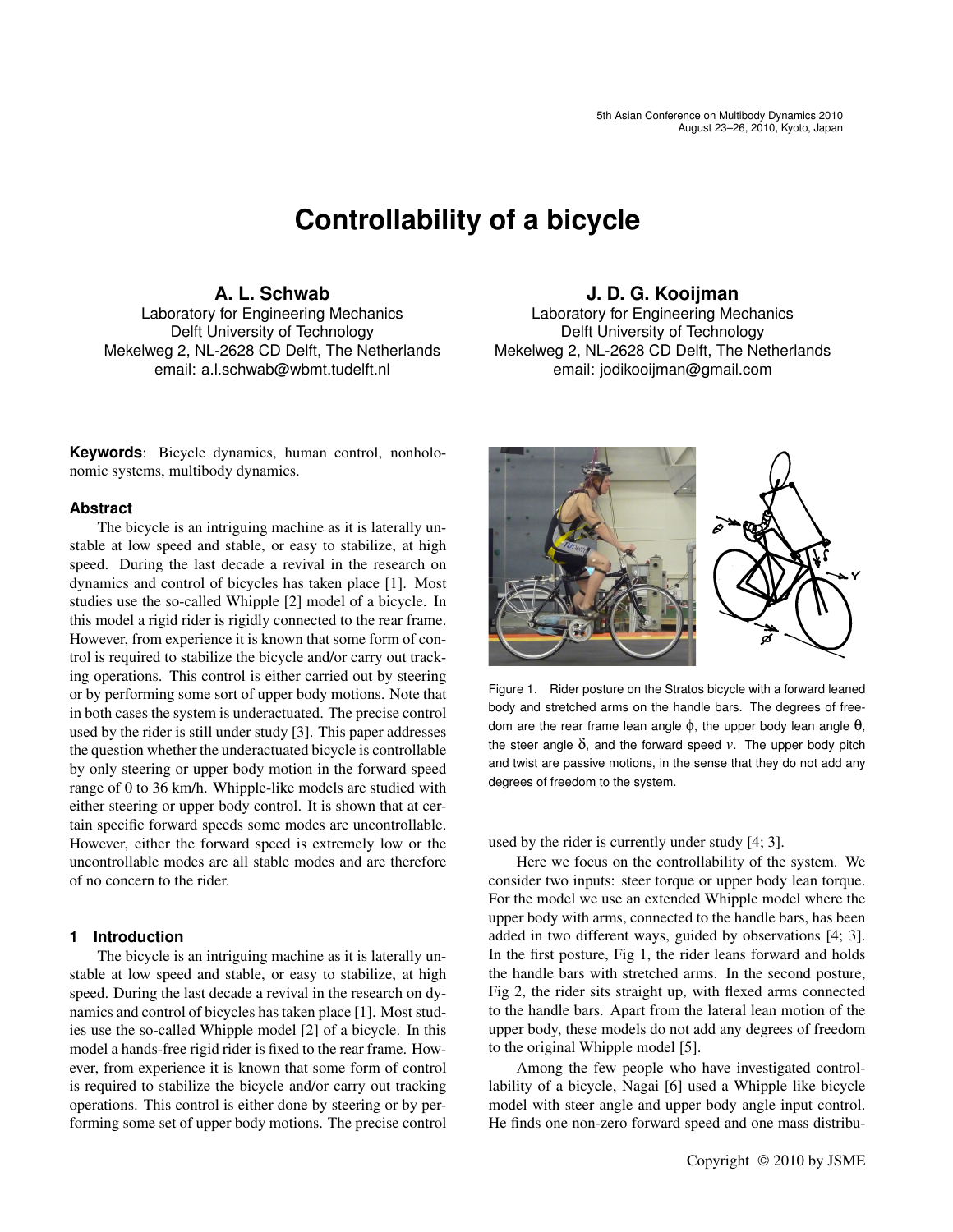

Figure 2. Rider posture on the Browser bicycle with an upright body and flexed arms on the handle bars. The degrees of freedom are the rear frame lean angle  $φ$ , the upper body lean angle  $θ$ , the steer angle δ, and the forward speed *v*. The motion of the arms, connected to the handle bars, are passive, in the sense that they do not add any degrees of freedom to the system.

tion which result in an uncontrollability for the system. Seffen *et al.* [7] investigate uncontrollability for a Whipple like bicycle model and introduces an index which should indicate the difficulty of riding. The index is based on the ratio of the singular values of the controllability matrix (7). Neither work addresses whether the uncontrollable mode is stable or unstable. It could well be that the uncontrollable or near to uncontrollable mode is a stable mode of the system and therefore of no concern to the rider. This paper tries to resolve that problem by determining the forward speed at which the bicycle is uncontrollable and then identify if this is a stable or unstable mode. It also introduces a transfer function for modal control from which controllability can be determined in a continuous way.

The paper is organized as follows. First the bicycle plus rider model is presented. Next the controllability is investigated for two types of posture, bend forward with straight arms and straight up with flexed arms. The paper ends with some conclusions.

### **2 Bicycle plus Rider Model**

The basic bicycle model used is the so-called Whipple [2] model which recently has been benchmarked [1]. This model is then extended with an upper body which is able to lean laterally. This basic model, see Figure 3, consists of five rigid bodies connected by revolute joints. The arms are then connected to the handle bars in two different manners, stretched or flexed, see Fig. 1 and 2, where necessary hinges are added to the system in such a manner that no degrees of freedom are added to the system. The contact between the knife-edge wheels and the flat level surface is modelled by



Figure 3. The extended bicycle model: five rigid bodies (rear wheel R, rear frame B, upper body U, front handlebar assembly H, front wheel F) connected by four revolute joints (rear hub, saddle, steering axis, front hub), together with the coordinate system, and the degrees of freedom: forward speed *v*, rear frame lean angle  $φ$ , steer angle  $δ$ , and upper body lean angle  $\theta$ . Note that the arms are connected in two different ways to the steering assembly, see Fig 1 and 2.

holonomic constraints in the normal direction and by nonholonomic constraints in the longitudinal and lateral direction. The resulting non-holonomic mechanical model has four velocity degrees of freedom: forward speed *v*, rear frame lean rate  $\dot{\phi}$ , steer rate δ, and the upper body lean rate θ.

For the stability and controllability analysis of the lateral motions we consider the linearized equations of motion for small perturbations about the upright steady forward motion. They are expressed in terms of small changes in the lateral degrees of freedom (the rear frame roll angle, φ, the steer angle,  $\delta$ , and the upper body lean angle  $\theta$ ) from the upright straight ahead configuration  $(\phi, \delta, \theta) = (0, 0, 0)$ , at a forward speed *v*, and have the form

$$
\mathbf{M}\ddot{\mathbf{q}} + \nu \mathbf{C}_1 \dot{\mathbf{q}} + [g\mathbf{K}_0 + \nu^2 \mathbf{K}_2] \mathbf{q} = \mathbf{f},\tag{1}
$$

where the time-varying variables are  $\mathbf{q} = [\phi, \delta, \theta]^T$  and the lean and steering torques  $\mathbf{f} = [T_{\phi}, T_{\delta}, T_{\theta}]^T$ . The coefficients in this equation are: a constant symmetric mass matrix, M, a damping-like (there is no real damping) matrix,  $vC_1$ , which is linear in the forward speed *v*, and a stiffness matrix which is the sum of a constant symmetric part,  $g\mathbf{K_0}$ , and a part,  $v^2\mathbf{K_2}$ , which is quadratic in the forward speed. The forces on the right-hand side, f, are the applied forces which are energetically dual to the degrees of freedom q.

The complete model of the bicycle with passive rider was analyzed with the multibody dynamics software package SPACAR [8]. SPACAR handles systems of rigid and flexible bodies connected by various joints in both open and closed kinematic loops, and where parts may have rolling contact. SPACAR generates numerically, and solves, full non-linear dynamics equations using minimal coordinates (constraints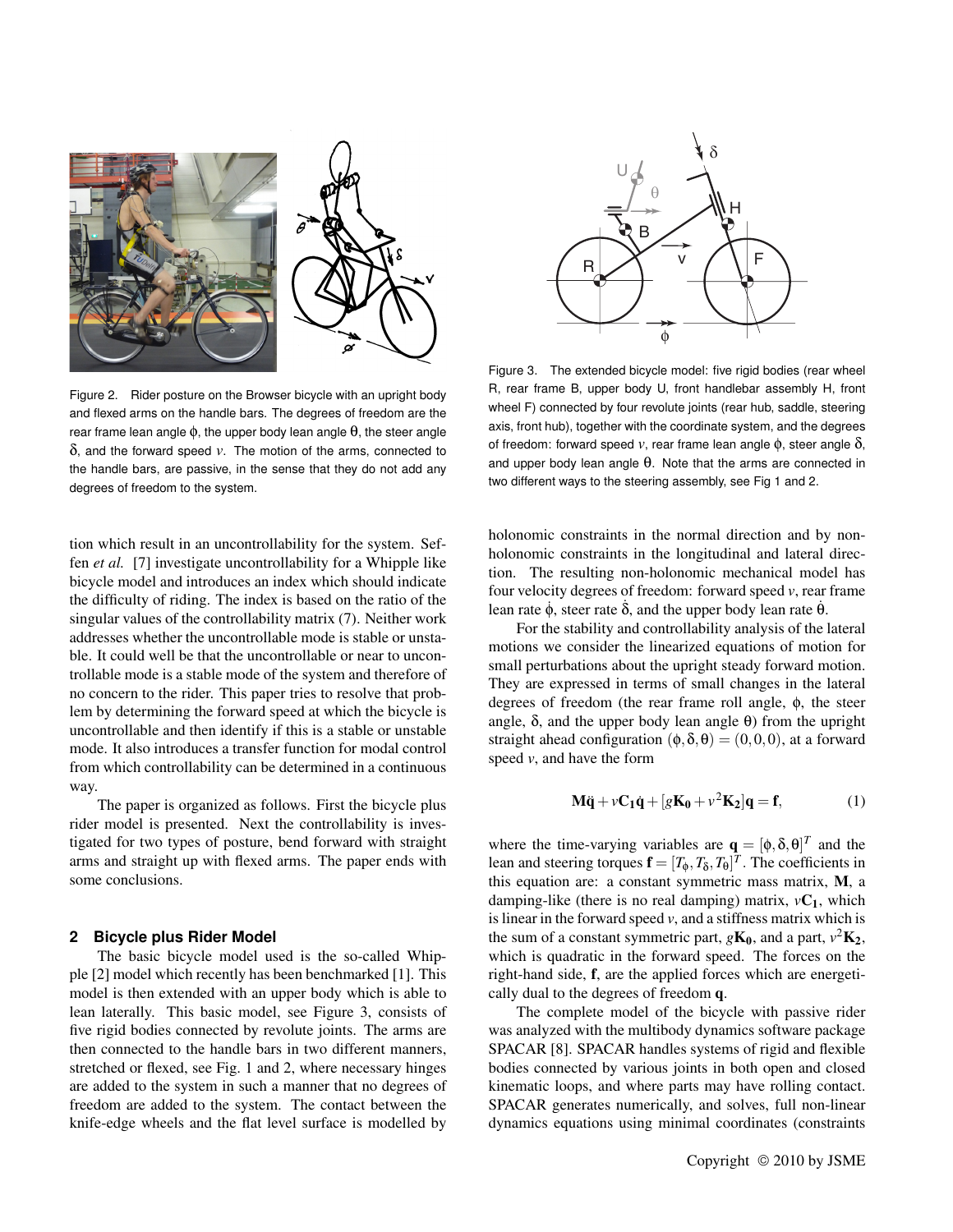are eliminated). SPACAR can also find the numeric coefficients for the linearized equations of motion based on a semianalytic linearization of the non-linear equations.

For the modelling of the geometry and mass properties of the rider, the method as described by Moore *et al.* 2009 [9] is used. Here the human rider is divided into a number of simple geometric objects like cylinders, blocks and a sphere of constant density. Then with the proper dimensions and the estimates of the individual body part masses the mechanical models can be made. The geometry and mass properties of the two bicycles and the rider used in this study where measured by the procedure as described in [9] and the results are presented in [5].

Then, with the coefficient matrices the characteristic equation,

$$
\det\left(\mathbf{M}\lambda^2 + v\mathbf{C}_1\lambda + g\mathbf{K}_0 + v^2\mathbf{K}_2\right) = 0,\tag{2}
$$

can be formed and the eigenvalues, λ, can be calculated. These eigenvalues, in the forward speed range of  $0 \le v \le 10$ m/s, are presented, for example for the Stratos bicycle with forward leaned rider with stretched arms on the handle bars, in Fig. 4a. In principle there are up to six eigenmodes, where oscillatory eigenmodes come in pairs. Two are significant and are traditionally called the *capsize mode* and *weave mode*. The capsize mode corresponds to a real eigenvalue with eigenvector dominated by rear frame lean: when unstable, the bicycle just falls over like a capsizing ship. The weave mode is an oscillatory motion in which the bicycle sways about the headed direction. The third eigenmode is the overall stable *castering mode*, like in a caster wheel, which corresponds to a large negative real eigenvalue with eigenvector dominated by steering. The remaining pair of eigenmodes are the upper body lean motion relative to the rear frame, where the positive root in this pair corresponds to falling, whereas the negative root corresponds to the time reversal of this falling. This pair usually shows little dependency in the forward speed. The upper body lean mode is always unstable but will be stabilized in the usual manor like in sitting upright at rest.

#### **3 Controllability**

To investigate the controllability of the bicycle rider system we rewrite the linearized equations of motion (1) into a set of first order differential equations, the so-called statespace form

$$
\dot{\mathbf{x}} = \mathbf{A}\mathbf{x} + \mathbf{B}\mathbf{u},\tag{3}
$$

with the state vector  $x$  and the control input vector  $u$ . For the bicycle the state vector is  $\mathbf{x} = [\phi, \delta, \theta, \dot{\phi}, \dot{\delta}, \dot{\theta}]^T$  and the control

input vector is  $\mathbf{u} = [T_{\delta}, T_{\theta}]^{T}$ . Since we wish to address the control inputs separately, we split the input vector u and the associated matrix B into two scalars and two associate vectors,

$$
\dot{\mathbf{x}} = \mathbf{A}\mathbf{x} + \mathbf{B}_{\delta}T_{\delta} + \mathbf{B}_{\theta}T_{\theta}.
$$
 (4)

For the bicycle rider system the coefficient matrix A and vectors  $\mathbf{B}_{\delta}$  and  $\mathbf{B}_{\theta}$  are given by

$$
\mathbf{A} = \begin{bmatrix} \mathbf{0} & \mathbf{I} \\ -\mathbf{M}^{-1}(\mathbf{g}\mathbf{K_0} + \mathbf{v}^2\mathbf{K_2}) & -\mathbf{M}^{-1}(\mathbf{v}\mathbf{C_1}) \end{bmatrix}, \quad (5)
$$

$$
\mathbf{B}_{\delta} = \begin{bmatrix} \mathbf{M}^{-1} \begin{bmatrix} 0 \\ 1 \\ 0 \end{bmatrix} \end{bmatrix}, \quad \mathbf{B}_{\theta} = \begin{bmatrix} \mathbf{M}^{-1} \begin{bmatrix} 0 \\ 0 \\ 1 \end{bmatrix} \end{bmatrix}. \tag{6}
$$

#### **3.1 Standard approach**

In the standard approach to determine controllably of a linear dynamical system like (4), the controllability matrix

$$
\mathbf{Q}_{j} = [\mathbf{B}_{j}, \mathbf{A}\mathbf{B}_{j}, \mathbf{A}^{2}\mathbf{B}_{j}, \cdots, \mathbf{A}^{k-1}\mathbf{B}_{j}],
$$
 (7)

is formed and if this controllability matrix has full rank *k*, where  $k$  is the order of the system and equal to the number of states, then the system is fully controllable by input  $j = (\delta, \theta)$ . Here, we investigate rank deficiency by setting the determinant of  $\mathbf{Q}_i(v)$  to zero. With the forward speed v as a parameter, this leads to a characteristic equation in *v*. The solutions are the forward speed for which the system is uncontrollable, which we call  $v_u$ . The corresponding eigenvector,  $v_u$ , is the null space of the transpose of the corresponding controllability matrix,  $\mathbf{v}_u = \text{null}(\mathbf{Q}_j^T(v_u))$ . Since this is also an eigenvector of the system matrix  $\mathbf{A}(v_u)$ , the corresponding eigenvalue  $\lambda_u$  can be found from the definition  $A v_u = \lambda_u v_u$ . This procedure has been applied to both bicycle plus rider models and the results are presented in Tables 1,2 and Fig. 4,5.

For the Stratos bicycle with the forward leaned rider with stretched arms on the handle bars, controlled by steer torque control, Table 1 Fig. 4a, we find four uncontrollable forward speeds. However, only the one at 1.8174 m/s concerns an unstable mode, but since this is an upper body lean mode it is of no concern to the controllability of the bicycle. If we consider only upper body lean torque control then there are two uncontrollable forward speeds, but again only one, now at 0.0084 m/s, concerns an unstable mode. This mode is the prequel to the oscillatory weave mode but since the speed is almost zero this is again of no concern to the practical control of the bicycle. We conclude that this bicycle rider configuration is fully controllable by either steer torque control or upper body torque control.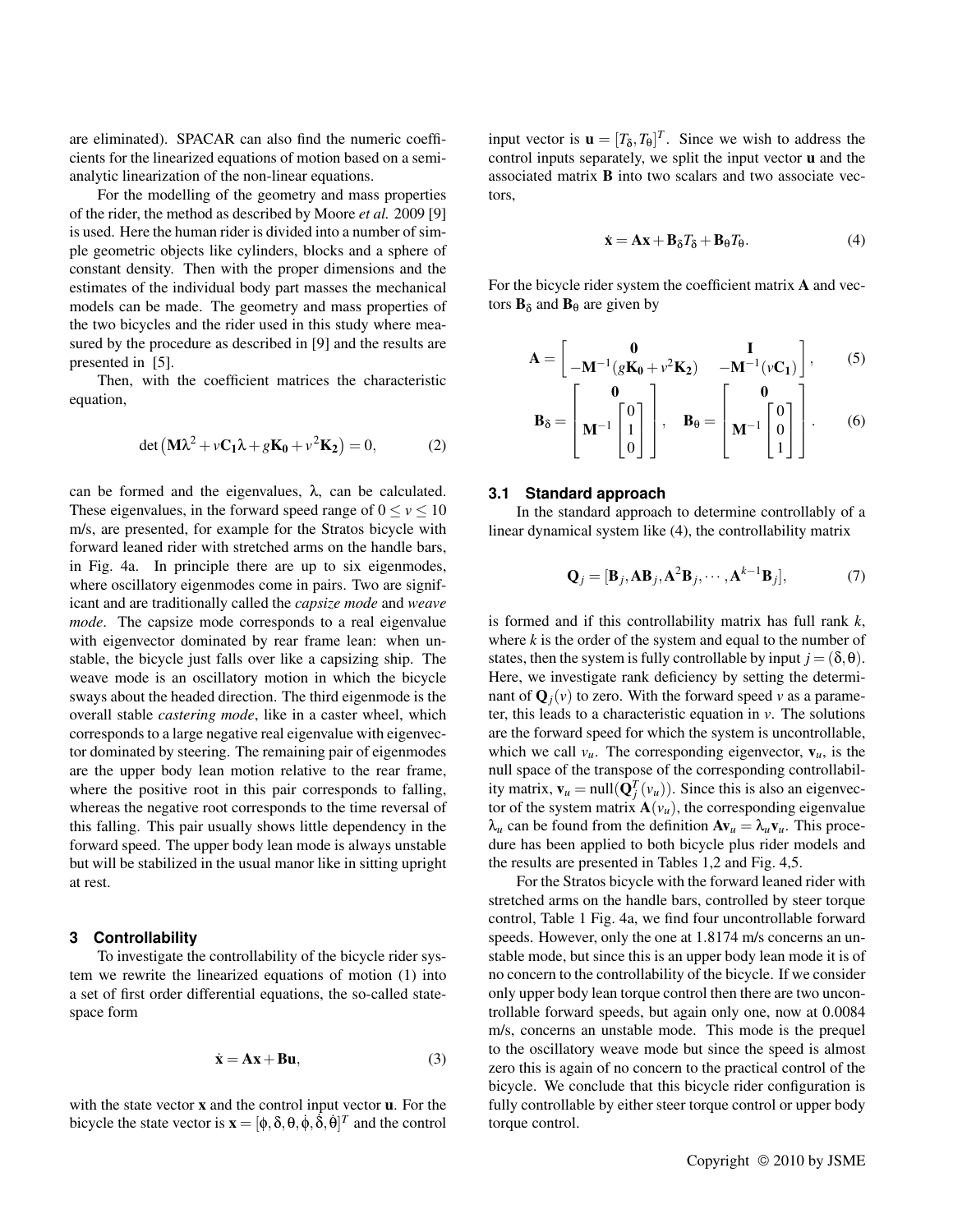Steer torque control, *T*<sub>δ</sub>

| $v_{\mu}$ [m/s] |           | $\lambda_u$ [rad/s] $(\phi, \delta, \theta)_u$ [rad] | mode    |
|-----------------|-----------|------------------------------------------------------|---------|
| 0.0049          | $-3.0150$ | $(0.13, 0.59, -0.80)$                                | capsize |
| 1.5477          | $-3.0150$ | $(0.15, 0.72, -0.68)$ capsize                        |         |
| 1.8174          | 7.8252    | $(0.15, 0.75, -0.65)$ lean                           |         |
| 4.5533          | $-7.8252$ | $(0.06, -0.28, 0.96)$ lean                           |         |
|                 |           |                                                      |         |

Upper body lean torque control,  $T_{\theta}$ 

|        | $v_u$ [m/s] $\lambda_u$ [rad/s] $(\phi, \delta, \theta)_u$ [rad] | mode |
|--------|------------------------------------------------------------------|------|
| 0.0084 | 3.0164 $(0.13, 0.59, -0.80)$ w1                                  |      |
| 1.5004 | $-3.0219$ $(0.15, 0.72, -0.68)$ capsize                          |      |

Table 1. Forward speed  $v<sub>u</sub>$  at which the Stratos bicycle with the forward leaned rider with stretched arms on the handle bars from Fig. 1, is uncontrollable by either steer torque control  $T_{\delta}$  or upper body lean torque control  $T_{\theta}$  together with the corresponding eigenvalue  $\lambda_u$  and eigenvector coordinates  $(\phi, \delta, \theta)_u$ , with rear frame lean angle  $\phi$ , steer angle  $\delta$  and upper body lean angle  $\theta$ , together with the mode description, see also Fig. 4

Steer torque control, *T*<sub>δ</sub>

| $v_{\mu}$ [m/s] | $\lambda_u$ [rad/s] | $(\phi, \delta, \theta)$ <sub>u</sub> [rad] | mode    |
|-----------------|---------------------|---------------------------------------------|---------|
| 0.0124          | $-2.8979$           | $(0.16, 0.48, -0.86)$                       | capsize |
| 0.8476          | 6.5908              | $(0.14, 0.44, -0.89)$                       | lean    |
| 1.0119          | $-2.8979$           | $(0.14, 0.44, -0.89)$                       | capsize |
| 4.0951          | $-6.5908$           | $(0.01, -0.26, 0.97)$                       | lean2   |
|                 |                     |                                             |         |

Upper body lean torque control,  $T_{\theta}$ 

| $v_{\mu}$ [m/s] |           | $\lambda_u$ [rad/s] $(\phi, \delta, \theta)_u$ [rad] | mode    |
|-----------------|-----------|------------------------------------------------------|---------|
| 0.2722          | 2.9013    | $(0.15, 0.47, -0.87)$                                | capsize |
| 1.2336          | $-2.9120$ | $(0.13, 0.42, -0.90)$                                | caster  |

Table 2. As Table 1 but now for the Browser bicycle with an upright rider and flexed arms on the handle bars from Fig. 2, see also Fig. 5

For the Browser bicycle with an upright rider and flexed arms on the handle bars we first identify that the eigenvalue structure differs vastly from the Stratos bicycle with rider configuration. Whereas the Stratos had a stable forward speed range, between 6.9 and 8.7 m/s, the Browser configuration is always unstable. Although the weave mode is always stable, there is now a capsize mode which is always unstable. For steer torque control on the Browser configuration, Table 2 and Fig. 5a, we find again four uncontrollable forward



Figure 4. **a**) Eigenvalues  $\lambda$  from the linearized stability analysis for the Stratos bicycle with the forward leaned rider with stretched arms on the handle bars from Fig. 1, where the solid lines correspond to the real part of the eigenvalues and the dashed line corresponds to the imaginary part of the eigenvalues, in the forward speed range of  $0 < v < 10$  m/s, together with forward speeds for which the bicycle is uncontrollable by either steer torque (◦−) or upper body lean torque  $(• - -).$  b) Magnitude of the transfer function of the eigenmode rate  $\dot{\zeta}_i$  to the steer torque control torque  $T_\delta$  for this bicycle model. c) Magnitude of the transfer function of the eigenmode rate  $\zeta_i$  to the upper body control lean torque  $T_{\theta}$  for this bicycle model.

speeds, where only the one at 0.8476 concerns an unstable mode. This is again an upper body lean mode and therefore of no concern to the stability of the bicycle. For upper body lean control we have two controllable speeds, where only the one at 0.2722 m/s concerns an unstable capsize mode. But since this is also at a very low speed, one can say that, from a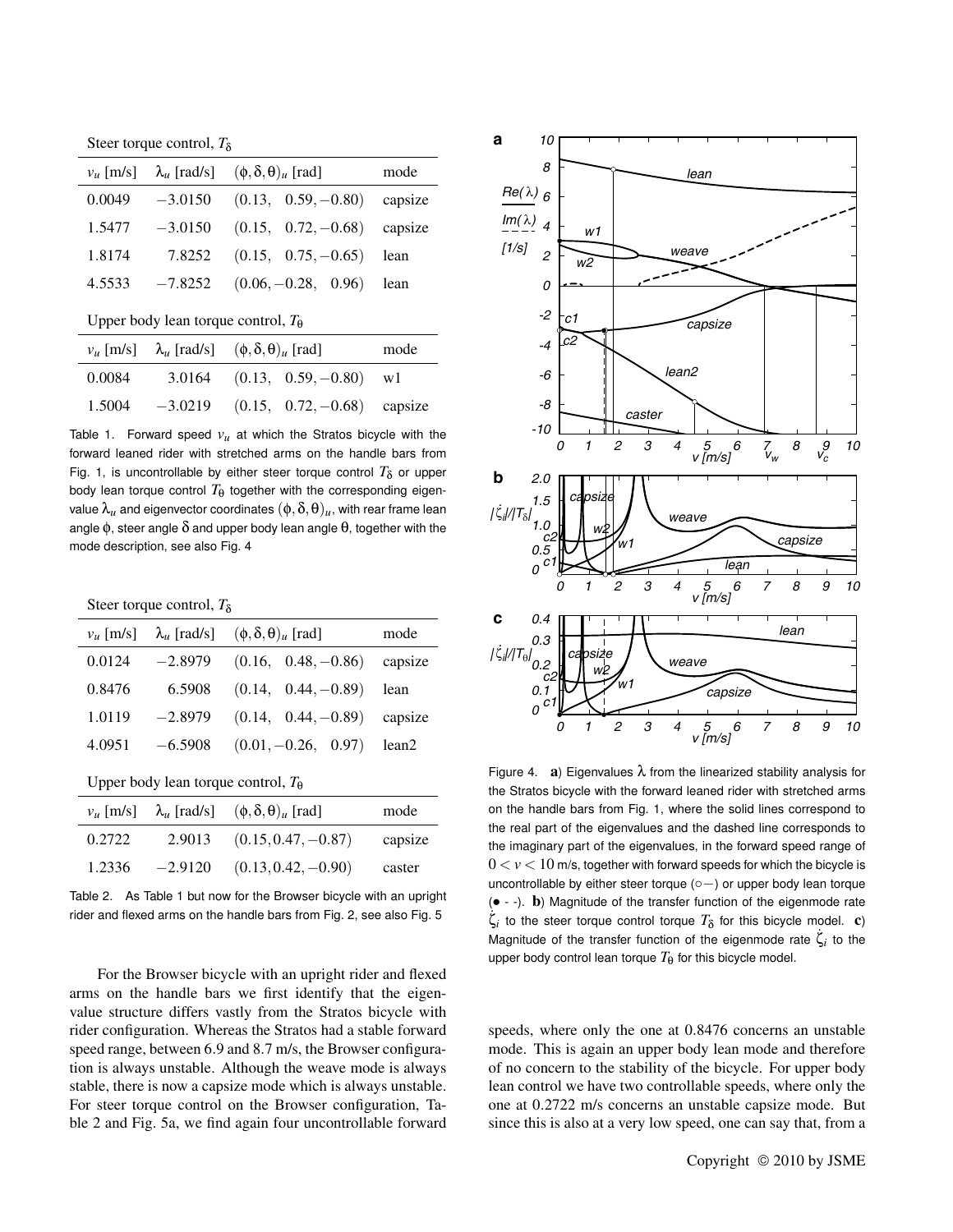

Figure 5. **a**) Eigenvalues  $\lambda$  from the linearized stability analysis for the Browser bicycle with an upright rider and flexed arms on the handle bars from Fig. 2, where the solid lines correspond to the real part of the eigenvalues and the dashed line corresponds to the imaginary part of the eigenvalues, in the forward speed range of  $0 < v < 10$ m/s, together with forward speeds for which the bicycle is uncontrollable by either steer torque ( $\circ$  –) or upper body lean torque ( $\bullet$  --). **b**) Magnitude of the transfer function of the eigenmode rate  $\zeta$ <sup>*i*</sup> to the steer torque control torque  $T_\delta$  for this bicycle model.  $\mathbf c$ ) Magnitude of the transfer function of the eigenmode rate  $\zeta_i$  to the upper body control lean torque  $T_{\theta}$  for this bicycle model.

practical point of view, this configuration is also fully controllable by either steer torque control or upper body lean torque.

#### **3.2 Modal controllability**

The approach from above, results in a discrete set of velocities for which the bicycle is uncontrollable. It does not

tell us anything about the ease or difficulty by which the bicycle is to control in the neighborhood of these uncontrollable speeds. To investigate that, we follow a somewhat different approach and look at the modal controllability.

We start with the system matrix A for which we determine all eigenvectors  $v_i$  from  $AV = VA$ , with the modal matrix V where its columns are the eigenvectors  $v_i$  and the diagonal matrix  $\Lambda$  with the eigenvalues  $\lambda_i$  on the diagonal. If the eigenvalues are distinct and the eigenvectors span the complete state space we can transform the state equations (4) to their modal form by substitution of  $x = V\zeta$  and premultiplying by the inverse of the modal matrix  $V^{-1}$ , resulting in the modal state equations,

$$
\dot{\zeta} = \Lambda \zeta + \bar{\mathbf{B}}_{\delta} T_{\delta} + \bar{\mathbf{B}}_{\theta} T_{\theta},\tag{8}
$$

with the modal coordinates  $\zeta$  and the modal control input vectors,

$$
\bar{\mathbf{B}}_{\delta} = \mathbf{V}^{-1} \mathbf{B}_{\delta}, \quad \bar{\mathbf{B}}_{\theta} = \mathbf{V}^{-1} \mathbf{B}_{\theta}.
$$
 (9)

The big advantage of the modal transformation is that these modal state equations are now decoupled,

$$
\dot{\zeta}_i = \lambda_i \zeta_i + \bar{B}_{i\delta} T_{\delta} + \bar{B}_{i\theta} T_{\theta}, \quad i = 1 \cdots k,
$$
 (10)

and that the controllability follows directly from zero entries in the control matrix  $\bar{\mathbf{B}}$ . If the entry  $\bar{B}_{ij}$  is zero then eigenmode *i* is uncontrollable by input *j*. Moreover, around the uncontrollability we can look at the magnitude of the entry  $\bar{B}_{ij}$  which tells us the relative easy by which eigenmode *i* can be controlled by input *j*. The entries  $\bar{B}_{ij}$  are in fact the transfer functions for the rate of eigenmode *i* with respect to the input *j*. These transfer functions for the two bicycle rider models are shown in Fig. 4bc and 5bc for the unstable or partly unstable eigenmodes only.

Some general remarks about these transfer functions. They are clearly zero at the uncontrollable speeds and we see a low gain around these speeds, indicating difficulty to control. It is interesting to see that for the two types of control, steer torque en upper body lean torque, the transfer function have similar shape but different values. The steer torque transfer is larger by a factor of five compared to the upper body lean transfer, indicating easier control by steering than by body lean. The only distinction is the lean mode which is of course easier to control by upper body lean. Furthermore, we see that around double roots, that is were two real eigenvalues coalesce, the transfer functions become very large. This is a defect of the modal method. At such a double root the system can become defective in the sense that the eigenvalues do not span the entire space of the system. Then